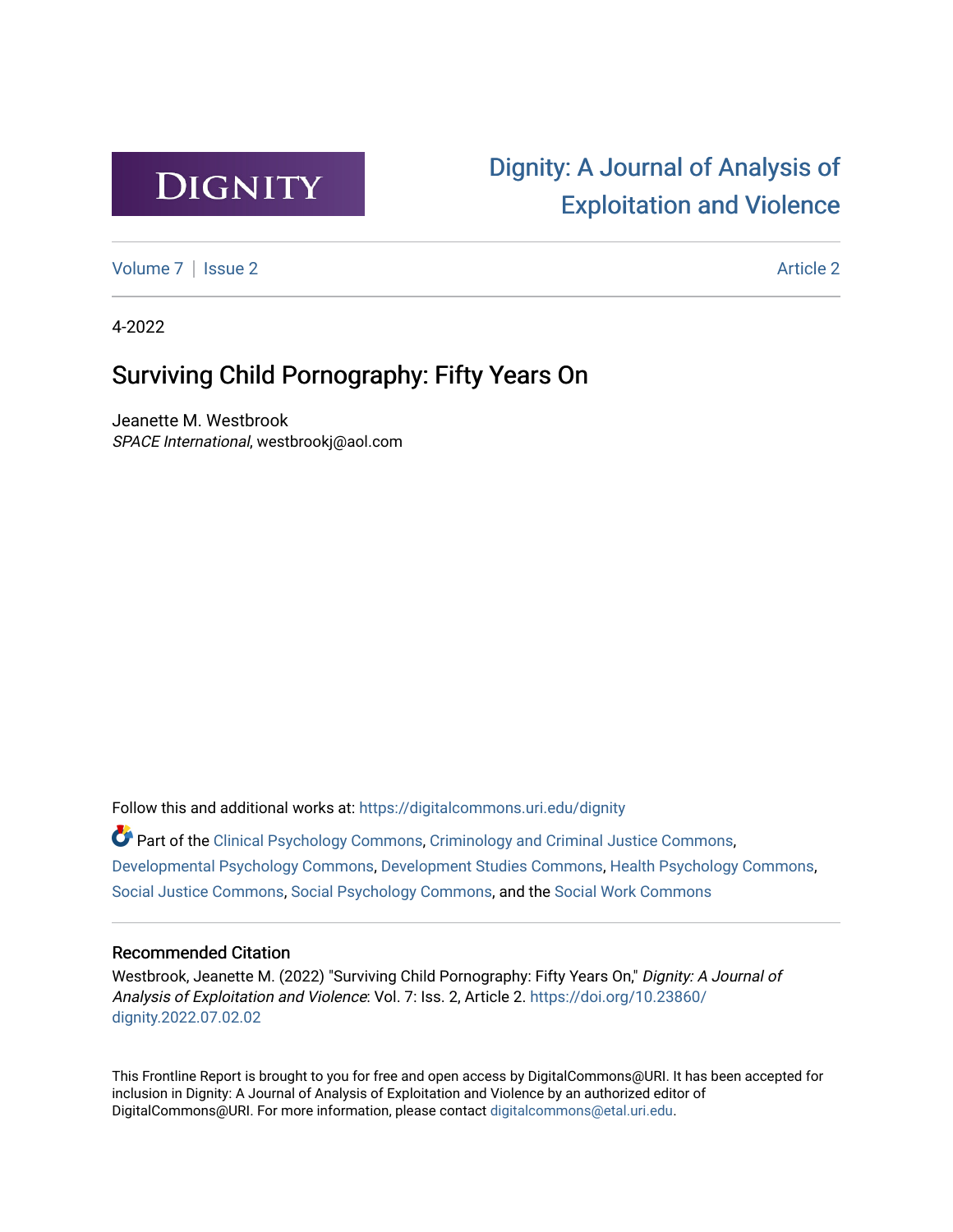### Surviving Child Pornography: Fifty Years On

### Keywords

Kentucky, child pornography, pornography, child sexual abuse material, CSAM, incest, exploitation, torture

### Creative Commons License



This work is licensed under a [Creative Commons Attribution-Noncommercial-No Derivative Works 4.0](https://creativecommons.org/licenses/by-nc-nd/4.0/) [License](https://creativecommons.org/licenses/by-nc-nd/4.0/).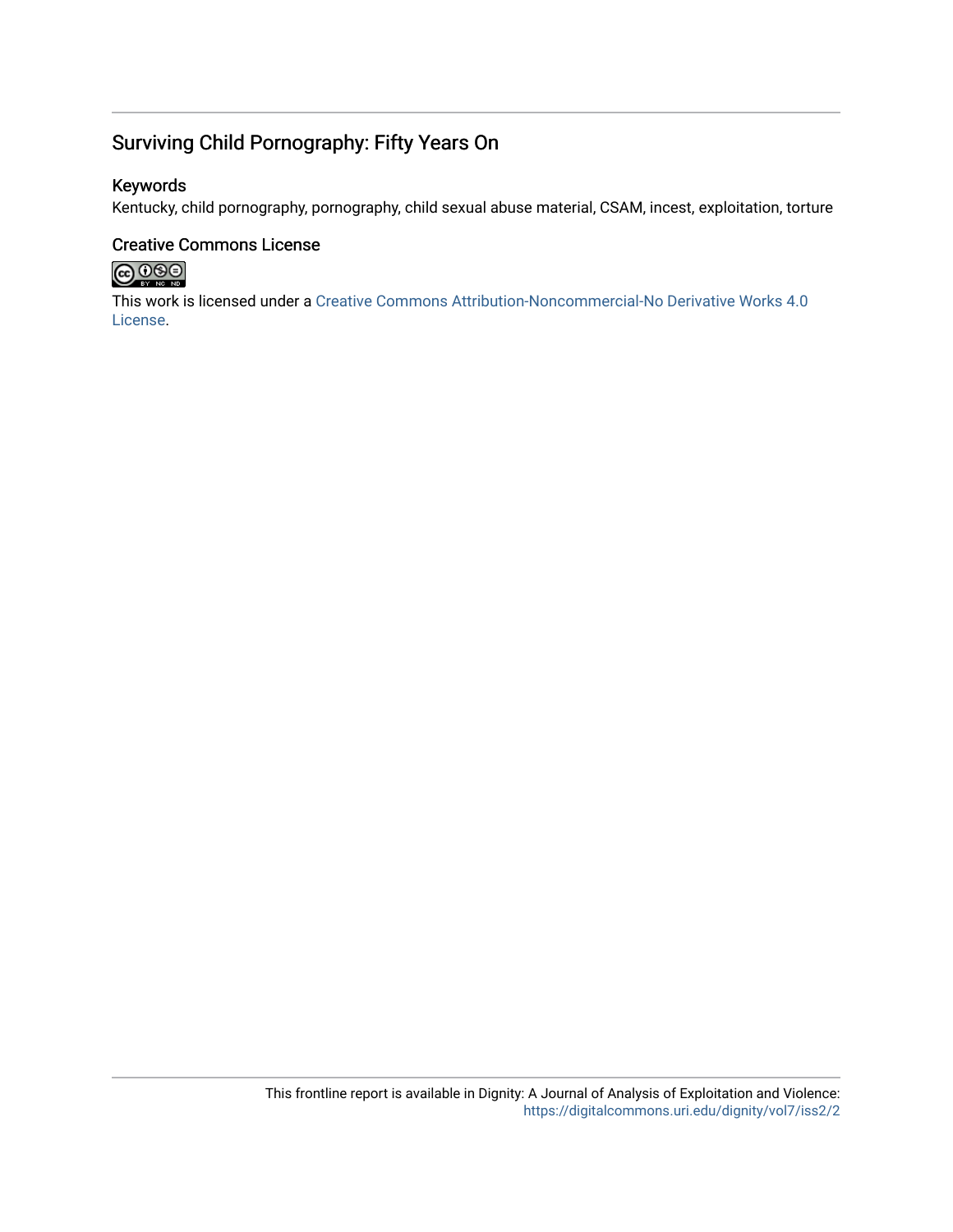

A JOURNAL OF ANALYSIS<br>OF EXPLOITATION AND VIOLENCE

Volume 7, Issue 2, Article 2, 2022 https://doi.org/10.23860/dignity.2022.07.02.02

### **SURVIVING CHILD PORNOGRAPHY: FIFTY YEARS ON**

### **Jeanette Westbrook**

*Space International*

### **KEYWORDS**

Kentucky, child pornography, pornography, child sexual abuse material, CSAM, incest, exploitation, torture

IFTY YEARS AGO, I suffered and survived home-based "production" of child pornog-F raphy. The products from this type of abuse are now called "child sexual abuse material"—CSAM. The making of child sexual abuse material does not begin to describe what many survivors experience. For me, my father—the child rapist, pedophile—sought to dehumanize, silence, torture, and control my mind and body. The use of a child in the production of child sexual abuse material is an adjunct to incest, torture, and abuse, both physical and mental; later, there was sex trafficking, which is prostitution (not "sex work"). I suffered from physical illnesses and had to be hospitalized.

The images and videos of child sexual abuse are criminal and illegal material; they are insurance that can be used to blackmail the survivor and blackmail people who view and use it.

Why are these images and videos made? Because the perpetrators can—there is little to stop the producers, viewers, and distributors of these tortures inflicted to give pleasure to those who seek power, profit, and pleasure.

All of what I describe here has been documented, vetted, and submitted to the United Nations Special Rapporteur on Violence Against Women (in 2007) as an example of extreme violence against women and girls. It is archived at the United Nations in Geneva. All I recount here I have given to law enforcement and over 20 organizations in my attempt to hold accountable those perpetrators who committed multiple crimes against me over many years. I participated in a felony prosecution of my abuser in 1992.

I was eight years old. I will never forget the camera's flashing lights and whirling sounds. I can't stop flashing back in my mind when someone takes my picture with a flash. Now, when my photo is taken these many years later, it evokes momentary freezing. And I haven't forgotten the criminal acts that came before or after the abuse material was made either.

However, for me, there is one felony criminal act that trumps them all: knowing that the pictures and 8 mm films taken of me as a child are now reformatted with the latest technology and uploaded to the internet or the black net platforms with no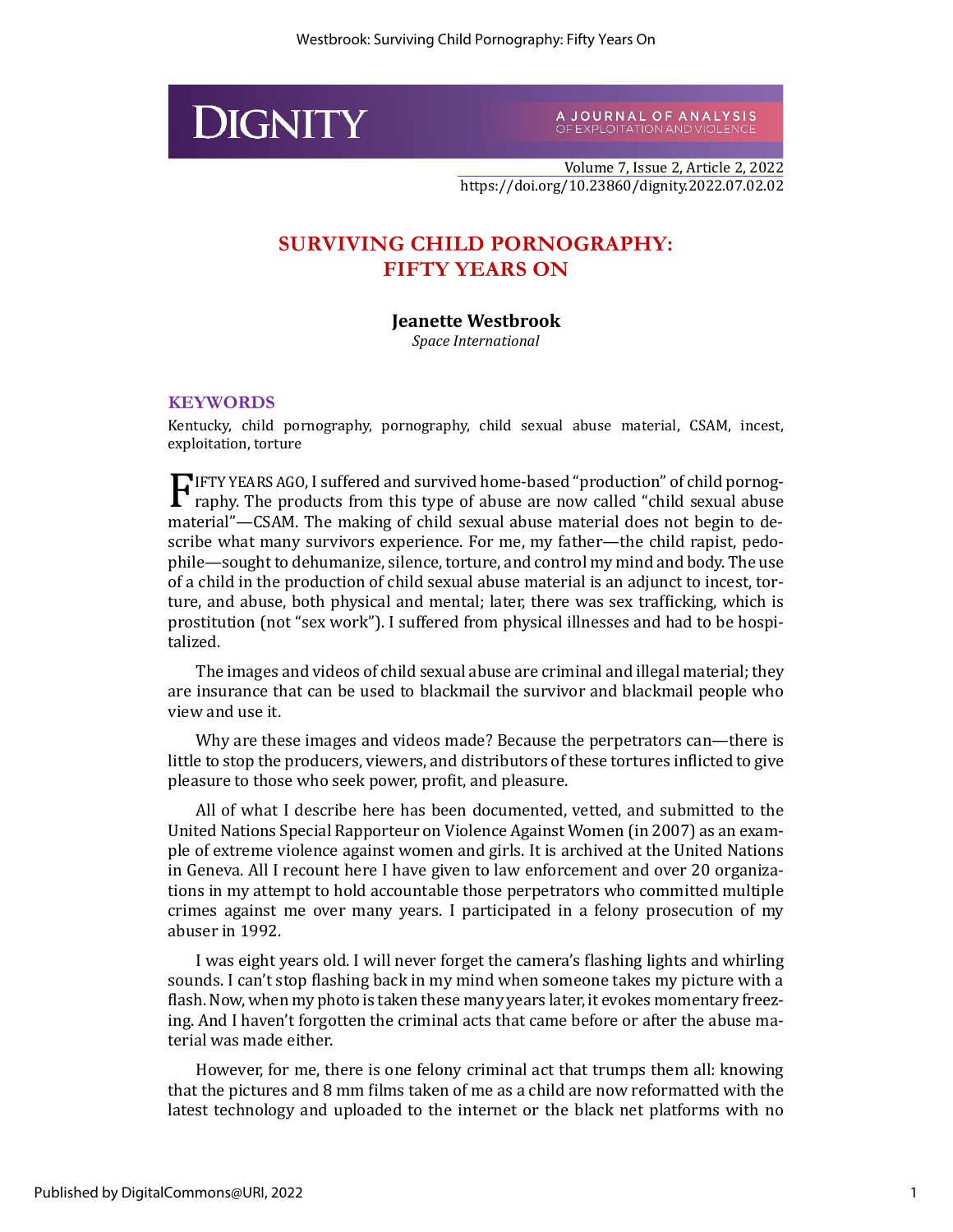termination date. My trauma will live beyond my years on earth. Law enforcement personnel have told me that the kind of photos and videos taken of me—fatherdaughter incest—bring the highest money. The power differentiation involved, the ownership of me as a child by my father, the access to my body, and the (forced) compliance of obvious torture and suffering are all prized by perpetrators.

So, what happened to me before and after I was used to produce child sexual abuse materials? Let me begin with the background of the family I was born into. This account is only the bare basics, and the description of my feelings and details is minimal.

I am one of four children born to my biological mother, who was an only child. My mother was raised by a woman who was not her biological mother, but I was told she was my grandmother. My mother was the illegitimate daughter of a doctor—a man I never met or knew. She married my pedophile father at age 15 and bore my oldest brother at age 16.

My father was born in Harlan County, Kentucky, which was referred to as "a third world country" by social scientists, particularly President L. B. Johnson in the 1960s (Nelson Jones, 2000). His ticket out of Eastern Kentucky was through the Marine Corps. After serving in the Korean War in shipping supplies, my father worked as a welder and, at the time of my birth, was working to help build the uranium enrichment plant in Paducah, Kentucky, a place that enriched uranium for nuclear bombs. Later, he became a mechanical engineer working in the nuclear industry and moved to work in the Kentucky state government in the Department of Public Safety. When I testified against him in a criminal prosecution, he worked at the national level controlling all the inspections of nuclear power plants. Ironically, my father worked toward the death that the nuclear industry has produced.

I often think of my family as an "explosion" of violence. All of my siblings were abused physically, sexually, and mentally. Incest was normalized; domestic violence routine. Seven members of my fathers' family—uncles and cousins—sexually abused me and my sister, who was a year younger than me. I witnessed my oldest brother being beaten with a two-by-four. By the age of 19, he was shooting heroin and later became a major drug trafficker supplying our high school with an arsenal of drugs. I grew up with illegal drugs all around me, and I used them. It was normalized for me during the incest, abuse, and later trafficking by my father and others. Drugs were used to make me compliant, distort my memory through blackouts, and facilitate and manipulate my disassociation—a blessed capacity that I believe saved my sanity.

The abuse and drug use as a young child resulted in significant learning and speech delays. In the second grade, testing revealed my IQ was only 80 points. My trauma was so significant I only spoke gibberish and was extremely hyperactive. I was fortunate that I was not put into learning disabled classes. Before the school could take further testing and action to label me, my family moved to a different area and a new elementary school.

I was sex trafficked beginning in grade school. Men picked me up while I was walking home from school. They told me my father sent them to pick me up. By my teenage years, I was missing huge amounts of time in school because I was trafficked to Ohio, New York, Kentucky. One of the men who flew me to New York was a friend of my father, his attorney, and a former Mayor of Louisville, Kentucky.

I was trafficked until the age of 24. People ask, how can this be? I was a compliant victim who responded to my father's commands. He used my dissociated self and, like other pimps and traffickers, gave me a name that was used to facilitate the abuse. At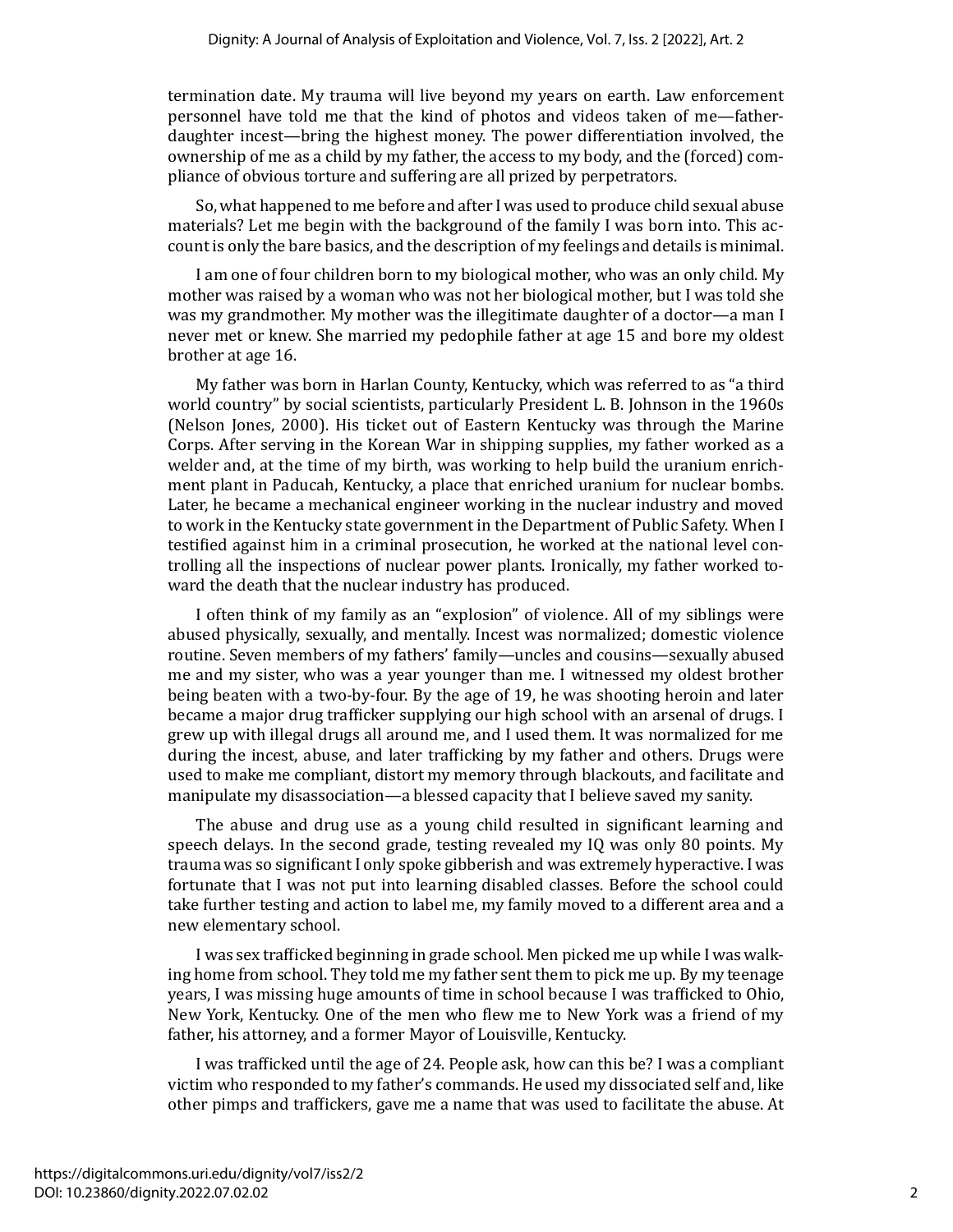age 24, I began to run, living in 23 places in two years. I tried to go to college at the time, having scored high enough on the ACT to be admitted, but I soon dropped out in my first year without any support. Mostly I was homeless. I lived in friends' apartments. I traded sex for food, and sometimes I slept in cemeteries, where I felt safe. I was a lost soul.

Flash forward: at age 28, I met and married my husband, Andrew, who, if knights in shining armor are real, he was the real deal. Like myself, he was a musician, and he had graduated from college. We never had children. Neither did the rest of my siblings, a telling factor about the amount of abuse we suffered. It is statistically rare for four children in one family to have no children. The next generation would not be born to abuse. What impressed me about Andrew at the time was that he and a friend hitchhiked across the US to see the national parks. I easily could have hooked up with an abuser, and it was just plain luck that Andrew pursued me. After our marriage, it did not take him long to figure out what was going on with my father and me. He began to monitor the mail and the phone, protecting me from my father's attempt to get access to me. For the first time in my life, I felt safe enough to tell him about my life. I later found out that I had been telling friends all my life, but no one knew how to help.

I got 14 years of therapy with two different therapists. My second therapist was the son of Holocaust survivors. I didn't have to wonder if he believed my accounts of torture and near-death experiences. By this time, my social self began to flourish largely because I could talk about my experiences and embrace my anger. I was then able to re-enter college.

In 1992, I learned there was no statute of limitations on felony crimes in Kentucky. I started a criminal prosecution against my father by reporting the crimes to the Louisville Crimes Against Children Unit. As much as possible, I also reported the other perpetrators, the times, and the places.

Fortunately, I worked with a great police detective—whose wife was a social worker. The detective became a strong advocate in the prosecution and took my calls regularly. I was harassed, stalked, and threatened with death throughout the trial. I was also offered a great deal of money to drop the case, which I refused because I felt that I would soon be found dead if I accepted the money.

The case was a three-year journey in the criminal justice system, which produced huge amounts of stress and anger, and it drained my energy. The charges filed against the perpetrators in my case were first-degree rape and incest, both with the highest penalties possible. I reported the abuse to 23 agencies, including the FBI. I reported acts of torture, including attempted drowning (waterboarding), beatings, caging, prostitution via sex trafficking, chaining and gagging, CSAM (child pornography), ritualized abuse, and many others. Most of these types could not be addressed under the law because there were no laws that criminalized and penalized them. Today there are only three US states that have laws specifically against torture.

I do not regret pressing charges because it prepared me to become an advocate for others pursuing justice in a system ill-prepared to address sexual assault, incest, or torture. At the time, there were no laws in Kentucky concerning human trafficking or torture. Sadly, laws have yet to be passed to address these injustices these years later. One thing I have learned in this process, the failure to pass laws to criminalize these gender-based harms is not by omission but by design. The blocking of laws against sexualized violence is institutionalized and supported by patriarchy.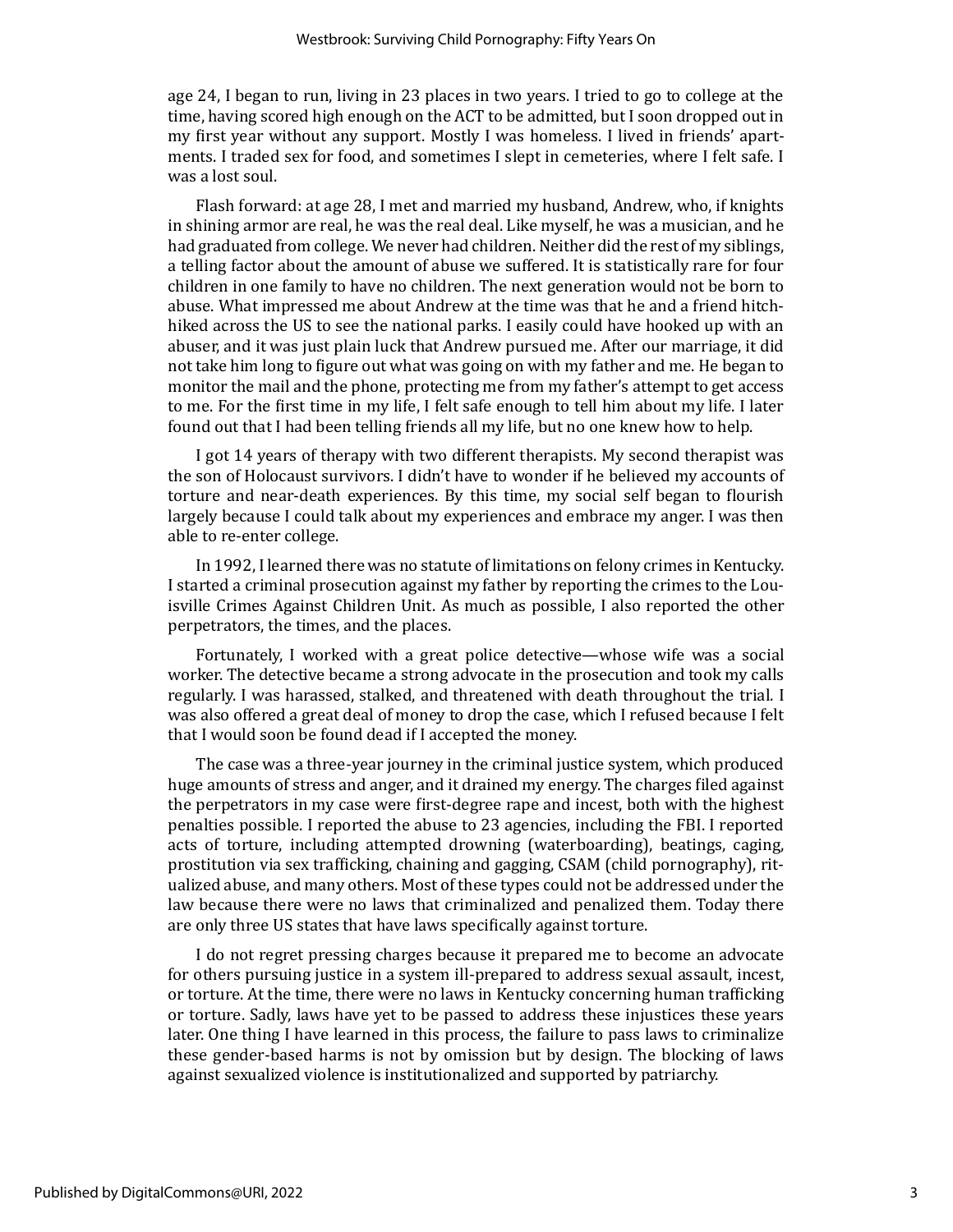In June of 1992, after a two-year battle, a special prosecutor from the Kentucky Attorney General's Office was assigned to my case, and a governor's warrant was issued to extradite my father from Columbus, Ohio, to Kentucky to stand trial. Upon his arrival back to the United States from Hungry, where my father addressed the Hungarian Parliament concerning their nuclear program, he was found dead at home. Attempts were made to conceal his death, and I could never have his body exhumed for investigation. Several other persons associated with my case and its investigation also ended up dead, including the former mayor, who was killed in a hit and run incident that is unsolved to this day.

Epitaph: I became an abolitionist. At age 36, I completed my undergraduate degree, the only one in my family of origin to do so and began working full time. I later completed my graduate degree at age 47—a Master of Science in social work. I have worked for 25 years in various capacities, including mental health, substance abuse, and in the criminal justice systems seeing all persons released from prison in a fiveyear period in one of my positions. I lectured at Indiana University for 14 years in the Department of Criminal Justice under Professor Hal Pepensky. In 2005, I was the first co-chair of the Louisville Human Trafficking Task Force. I have given countless presentations in many different venues. I have presented or convened over 30 sessions at The United Nations meetings on the Convention on the Status of Women. I have received numerous awards, but none compare to partnering with other survivors in the fight to address the gender-based violence of prostitution, CSAM, human trafficking, and, ultimately, to call for an end to the demand for exploitation. I have become a strong advocate for the Nordic Model. This law holds the sex buyer (usually a man) accountable by criminalizing him but decriminalizes the victim (usually a woman or child) and provides services for them. Also, there should be recognition and laws against non-state torture so commonly found in the lives of exploited women and girls. I continue all my work today, but I am carving out time to write a book about my life and to work and speak about the possibility of surviving, healing, and thriving. They are not based on sheer luck but on reliable assistance, including housing, counseling, life skill acquisition, health care, access to education and meaningful work, and inclusion in society without victim-blaming.

I am writing and disseminating my account now. There are renewed attempts to hold online perpetrators and the tech companies that provide encrypted and non-encrypted platforms for "companies" and organized crime accountable for knowingly providing these platforms. I know they also offer ongoing live streaming of the torture of children, including infants.

All that I have received in the way of healing is not compensation for what I endured and survived. I am one of the few out of millions of survivors to have had access to healing modalities, higher education (provided by governmental vocational rehabilitation), and access to the criminal justice system. I've also had a secure, safe, and loving relationship with my husband for many years.

But I want more:

- I want to see the perpetrators, whether they are the buyers of women or children in the exploitation of prostitution, held accountable and prosecuted.
- I want the facilitators, producers, and buyers of online CSAM held accountable and prosecuted.
- I want the assets of perpetrators, including bitcoin and cryptocurrencies or other tangible property, seized and held in escrow. Upon the conviction of the preparators, these assets are distributed in the following ways: 50% to survivor-led programs,